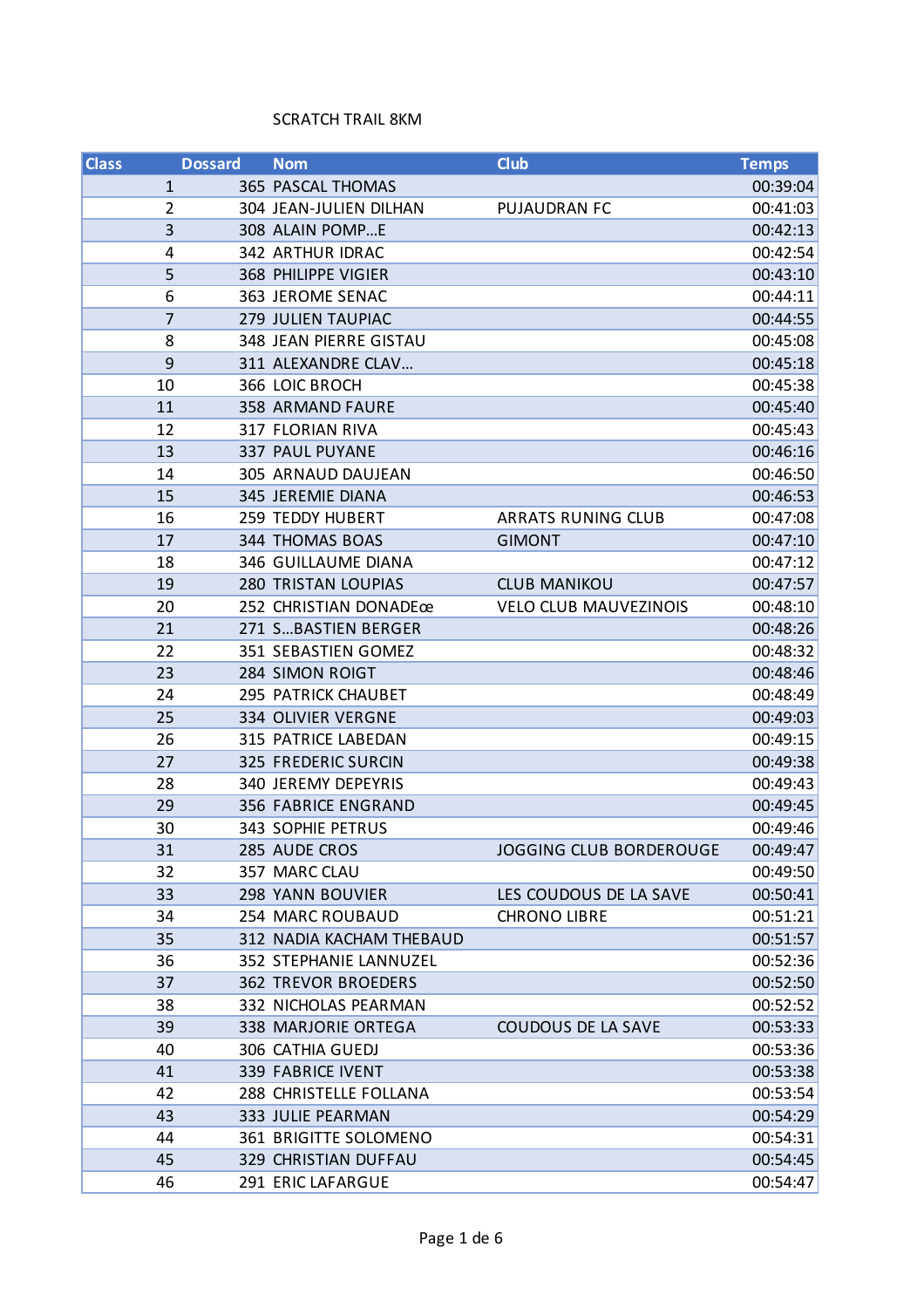| 47       | 257 ERIC DALGALARRONDO                       |                           | 00:54:49             |
|----------|----------------------------------------------|---------------------------|----------------------|
| 48       | 253 AUDE WURMSER                             |                           | 00:55:07             |
| 49       | 258 FLORENCE BEDOUCH                         |                           | 00:55:20             |
| 50       | 355 CLAUDE BONNET                            |                           | 00:55:25             |
| 51       | <b>347 PASCALE PUGES</b>                     |                           | 00:55:54             |
| 52       | 321 RICHARD DELORME                          |                           | 00:56:06             |
| 53       | <b>341 AURELIE SCOURZIC</b>                  | <b>FOULEE PESSANAISE</b>  | 00:56:23             |
| 54       | 349 NADEGE DEMOUIX                           |                           | 00:56:39             |
| 55       | 278 MARYSE MOURNEAU                          |                           | 00:56:56             |
| 56       | 277 BERNARD ROGER                            |                           | 00:56:57             |
| 57       | <b>269 SANDRA SERRANO</b>                    |                           | 00:57:09             |
| 58       | 327 MARTHA MANZONI                           |                           | 00:57:11             |
| 59       | 324 SYNDIE GOIN                              |                           | 00:57:17             |
| 60       | 323 BORIS GOIN                               |                           | 00:57:25             |
| 61       | <b>300 VINCENT CURA</b>                      |                           | 00:57:27             |
| 62       | 330 MICHELE SOUM                             |                           | 00:57:45             |
| 63       | <b>364 DANY AMOUROUX</b>                     |                           | 00:57:46             |
| 64       | 331 MARL»NE BOUBE                            |                           | 00:57:48             |
| 65       | 272 CAROLINE BONNE                           |                           | 00:58:06             |
| 66       | 276 CHRISTOPHE CARSAC                        |                           | 00:58:47             |
| 67       | 266 DELPHINE MOLLA                           |                           | 00:58:51             |
| 68       | 293 PASCALE LAURENS                          |                           | 00:59:09             |
| 69       | <b>307 CORALIE MARCONATO</b>                 |                           | 00:59:11             |
| 70       | 353 CHARLOTTE HOUY                           |                           | 00:59:12             |
| 71       | <b>359 BERNARD FERNANDES</b>                 | <b>ARRATS RUNING CLUB</b> | 00:59:59             |
| 72       | 267 ISABELLE GRANT                           |                           | 01:00:01             |
| 73       | 270 FRANCINE SCHREMER                        | LES AVENTURIERS DU BITUME | 01:00:02             |
| 74       | <b>319 INGRID THAU</b>                       |                           | 01:00:04             |
| 75       | <b>360 MARLENE MAURY</b>                     |                           | 01:00:13             |
| 76       | 303 LUDOVIC LE MOAL                          |                           | 01:00:25             |
| 77       | 314 BRANG»RE TIAFFAY                         |                           | 01:00:33             |
| 78       | <b>350 PATRICK DAYEN</b>                     |                           | 01:00:36             |
| 79       | 310 FRAN«OISE CASTAN                         |                           | 01:00:40             |
| 80       | 275 LUDOVIC CARSAC                           |                           | 01:00:47             |
| 81       | 287 LAURENCE CASTAIGNEDE                     |                           | 01:01:01             |
| 82       | 328 JOSY BIGOT                               | LES CLOCHE PIEDS          | 01:01:06             |
| 83       | 369 ELISE VIGIER                             |                           | 01:01:44             |
| 84       | <b>318 MICHEL TREUSSIER</b>                  |                           | 01:01:55             |
| 85<br>86 | 297 CHRISTELLE MONNET<br>354 MANON GIAVARINI |                           | 01:01:59             |
| 87       | <b>294 SABINE CHAUBET</b>                    |                           | 01:02:16<br>01:02:56 |
| 88       | 296 NATHALIE BOLZONI                         |                           | 01:02:57             |
| 89       | 336 SANDRINE MARROT                          |                           | 01:03:44             |
| 90       | 335 JESSICA JONHSON                          |                           | 01:03:46             |
| 91       | 255 JEAN PIERRE GENOVESE                     | <b>CHRONO LIBRE</b>       | 01:03:47             |
| 92       | <b>309 MARYLINE GOURDIN</b>                  |                           | 01:04:06             |
| 93       | 320 MAEVA GOUELLO                            |                           | 01:04:26             |
| 94       | 250 SEVERINE JULIEN                          |                           | 01:05:20             |
| 95       | 251 MARJORIE LEFEUVRE                        |                           | 01:05:21             |
|          |                                              |                           |                      |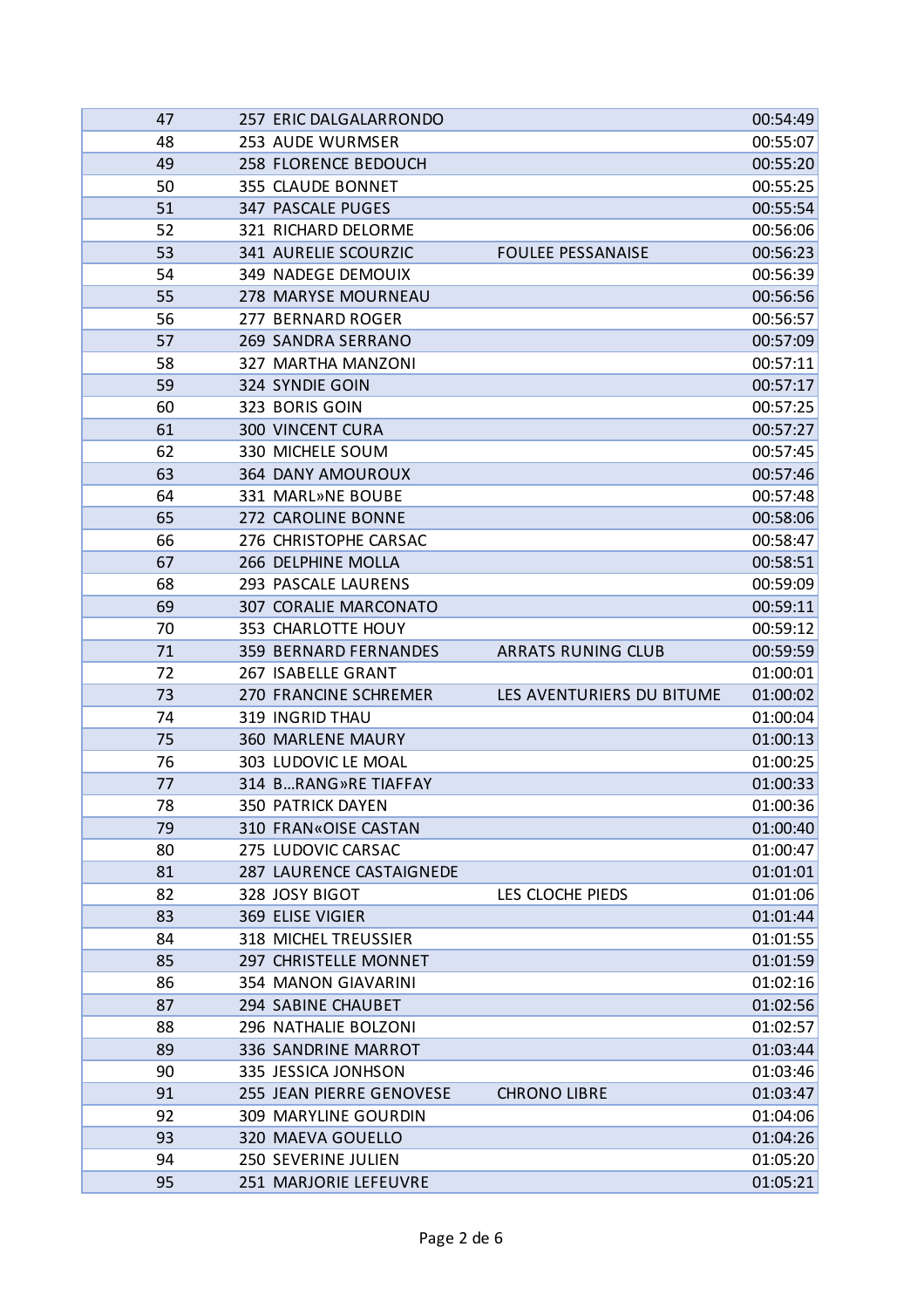| 96  | <b>313 SANDRINE COSTES</b>     |                          | 01:06:07 |
|-----|--------------------------------|--------------------------|----------|
| 97  | 262 FABIENNE PIASER            |                          | 01:06:13 |
| 98  | 299 GUILLAUME MOLAS            |                          | 01:06:42 |
| 99  | 292 CELINE FAUBEC              |                          | 01:06:43 |
| 100 | 265 MARIE LAURE BOUQUET        |                          | 01:08:34 |
| 101 | <b>302 ALINE BITTNER</b>       |                          | 01:08:34 |
| 102 | 286 DELPHINE SARTORI           |                          | 01:08:36 |
| 103 | 268 EMILIE LUNARDI             | <b>ARRATS TRAIL CLUB</b> | 01:09:12 |
| 104 | 264 MALORIE DA DALT            |                          | 01:09:16 |
| 105 | <b>316 STEPHANIE HUDRISIER</b> |                          | 01:09:16 |
| 106 | 263 JUSTINE DUMOUCH            |                          | 01:09:17 |
| 107 | 326 MARIE-HL»NE SANDRE         |                          | 01:09:18 |
| 108 | 273 MLISSA CHABANON            | <b>ARRATS TARIL</b>      | 01:09:20 |
| 109 | 274 FABIEN CHABANON            |                          | 01:09:22 |
| 110 | 282 ALEXIA LAHILLE             |                          | 01:09:31 |
| 111 | 283 FLORIANE NEROCAN           |                          | 01:09:35 |
| 112 | 281 PAULINE TENAT              |                          | 01:09:42 |
| 113 | 367 MARIE SYLVIE VIGIER        |                          | 01:09:47 |
| 114 | 301 AURORE CETTOLO-FINESTRE    |                          | 01:14:02 |
| 115 | <b>370 SONIA CADOURS</b>       |                          | 01:14:05 |
| 116 | 322 VANESSA AIM                | LES COUDOUS DE LA SAVE   | 01:48:34 |
|     |                                |                          |          |

# SENIORS TRAIL 8KM

| Dossard | <b>Nom</b>                                                                                            | Club                                                                                                                                                                                                                                                                                                                                                           | Temps    |
|---------|-------------------------------------------------------------------------------------------------------|----------------------------------------------------------------------------------------------------------------------------------------------------------------------------------------------------------------------------------------------------------------------------------------------------------------------------------------------------------------|----------|
|         |                                                                                                       |                                                                                                                                                                                                                                                                                                                                                                | 00:39:04 |
|         |                                                                                                       | <b>PUJAUDRAN FC</b>                                                                                                                                                                                                                                                                                                                                            | 00:41:03 |
|         |                                                                                                       |                                                                                                                                                                                                                                                                                                                                                                | 00:42:54 |
|         |                                                                                                       |                                                                                                                                                                                                                                                                                                                                                                | 00:44:55 |
|         |                                                                                                       |                                                                                                                                                                                                                                                                                                                                                                | 00:45:40 |
|         |                                                                                                       |                                                                                                                                                                                                                                                                                                                                                                | 00:46:16 |
|         |                                                                                                       | <b>ARRATS RUNING CLUB</b>                                                                                                                                                                                                                                                                                                                                      | 00:47:08 |
|         |                                                                                                       | <b>CLUB MANIKOU</b>                                                                                                                                                                                                                                                                                                                                            | 00:47:57 |
|         |                                                                                                       |                                                                                                                                                                                                                                                                                                                                                                | 00:48:46 |
|         |                                                                                                       |                                                                                                                                                                                                                                                                                                                                                                | 00:49:43 |
|         |                                                                                                       | LES COUDOUS DE LA SAVE                                                                                                                                                                                                                                                                                                                                         | 00:50:41 |
|         |                                                                                                       |                                                                                                                                                                                                                                                                                                                                                                | 00:57:25 |
|         |                                                                                                       |                                                                                                                                                                                                                                                                                                                                                                | 01:00:47 |
|         |                                                                                                       |                                                                                                                                                                                                                                                                                                                                                                | 01:06:42 |
|         |                                                                                                       |                                                                                                                                                                                                                                                                                                                                                                | 01:09:22 |
|         | $\mathbf{1}$<br>$\overline{2}$<br>3<br>4<br>5<br>6<br>7<br>8<br>9<br>10<br>11<br>12<br>13<br>14<br>15 | 365 PASCAL THOMAS<br>304 JEAN-JULIEN DILHAN<br>342 ARTHUR IDRAC<br><b>279 JULIEN TAUPIAC</b><br><b>358 ARMAND FAURE</b><br><b>337 PAUL PUYANE</b><br>259 TEDDY HUBERT<br><b>280 TRISTAN LOUPIAS</b><br>284 SIMON ROIGT<br><b>340 JEREMY DEPEYRIS</b><br>298 YANN BOUVIER<br>323 BORIS GOIN<br>275 LUDOVIC CARSAC<br>299 GUILLAUME MOLAS<br>274 FABIEN CHABANON |          |

## VETERANS TRAIL 8KM

| <b>Class</b> | <b>Dossard</b> | <b>Nom</b>          | <b>Club</b> | <b>Temps</b> |
|--------------|----------------|---------------------|-------------|--------------|
|              |                | 308 ALAIN POMPE     |             | 00:42:13     |
|              |                | 368 PHILIPPE VIGIER |             | 00:43:10     |
|              |                | 363 JEROME SENAC    |             | 00:44:11     |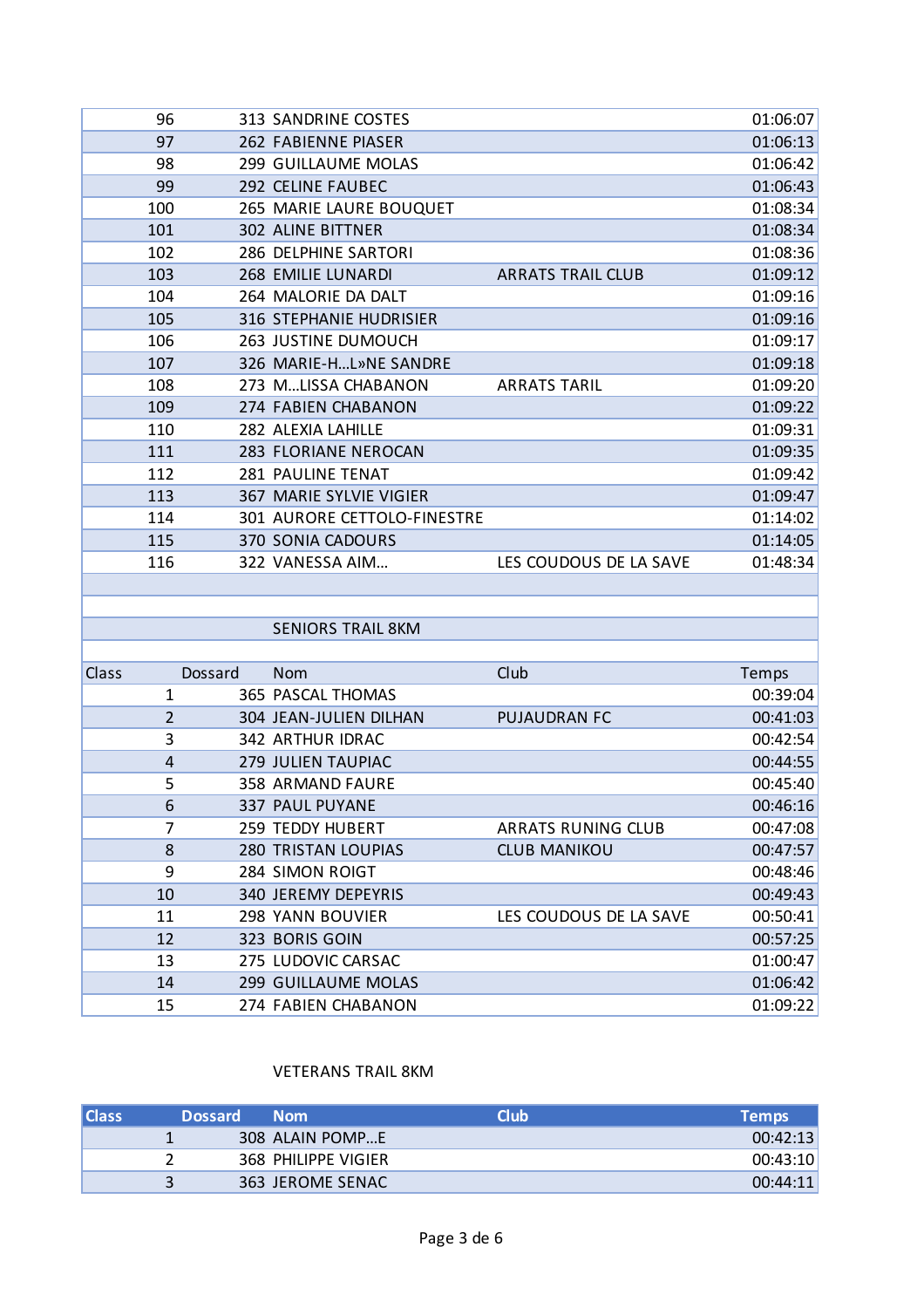| 4  | <b>348 JEAN PIERRE GISTAU</b> |                              | 00:45:08 |
|----|-------------------------------|------------------------------|----------|
| 5  | 311 ALEXANDRE CLAV            |                              | 00:45:18 |
| 6  | 305 ARNAUD DAUJEAN            |                              | 00:46:50 |
| 7  | 252 CHRISTIAN DONADEœ         | <b>VELO CLUB MAUVEZINOIS</b> | 00:48:10 |
| 8  | 271 SBASTIEN BERGER           |                              | 00:48:26 |
| 9  | 351 SEBASTIEN GOMEZ           |                              | 00:48:32 |
| 10 | 295 PATRICK CHAUBET           |                              | 00:48:49 |
| 11 | 334 OLIVIER VERGNE            |                              | 00:49:03 |
| 12 | 315 PATRICE LABEDAN           |                              | 00:49:15 |
| 13 | 325 FREDERIC SURCIN           |                              | 00:49:38 |
| 14 | <b>356 FABRICE ENGRAND</b>    |                              | 00:49:45 |
| 15 | 357 MARC CLAU                 |                              | 00:49:50 |
| 16 | <b>254 MARC ROUBAUD</b>       | <b>CHRONO LIBRE</b>          | 00:51:21 |
| 17 | <b>362 TREVOR BROEDERS</b>    |                              | 00:52:50 |
| 18 | 332 NICHOLAS PEARMAN          |                              | 00:52:52 |
| 19 | <b>339 FABRICE IVENT</b>      |                              | 00:53:38 |
| 20 | 329 CHRISTIAN DUFFAU          |                              | 00:54:45 |
| 21 | 291 ERIC LAFARGUE             |                              | 00:54:47 |
| 22 | 257 ERIC DALGALARRONDO        |                              | 00:54:49 |
| 23 | 355 CLAUDE BONNET             |                              | 00:55:25 |
| 24 | 321 RICHARD DELORME           |                              | 00:56:06 |
| 25 | 277 BERNARD ROGER             |                              | 00:56:57 |
| 26 | <b>300 VINCENT CURA</b>       |                              | 00:57:27 |
| 27 | 276 CHRISTOPHE CARSAC         |                              | 00:58:47 |
| 28 | <b>359 BERNARD FERNANDES</b>  | <b>ARRATS RUNING CLUB</b>    | 00:59:59 |
| 29 | 303 LUDOVIC LE MOAL           |                              | 01:00:25 |
| 30 | <b>350 PATRICK DAYEN</b>      |                              | 01:00:36 |
| 31 | 318 MICHEL TREUSSIER          |                              | 01:01:55 |
| 32 | 255 JEAN PIERRE GENOVESE      | <b>CHRONO LIBRE</b>          | 01:03:47 |

## SENIORS F TRAIL 8KM

| <b>Class</b>   | <b>Dossard</b> | <b>Nom</b>                   | <b>Club</b>                    | <b>Temps</b> |
|----------------|----------------|------------------------------|--------------------------------|--------------|
| 1              |                | 285 AUDE CROS                | <b>JOGGING CLUB BORDEROUGE</b> | 00:49:47     |
| $\overline{2}$ |                | 352 STEPHANIE LANNUZEL       |                                | 00:52:36     |
| 3              |                | 253 AUDE WURMSER             |                                | 00:55:07     |
| 4              |                | 347 PASCALE PUGES            |                                | 00:55:54     |
| 5 <sup>1</sup> |                | 341 AURELIE SCOURZIC         | <b>FOULEE PESSANAISE</b>       | 00:56:23     |
| 6              |                | 324 SYNDIE GOIN              |                                | 00:57:17     |
| $\overline{7}$ |                | <b>307 CORALIE MARCONATO</b> |                                | 00:59:11     |
| 8              |                | 353 CHARLOTTE HOUY           |                                | 00:59:12     |
| 9              |                | <b>360 MARLENE MAURY</b>     |                                | 01:00:13     |
| 10             |                | 354 MANON GIAVARINI          |                                | 01:02:16     |
| 11             |                | 335 JESSICA JONHSON          |                                | 01:03:46     |
| 12             |                | 320 MAEVA GOUELLO            |                                | 01:04:26     |
| 13             |                | <b>250 SEVERINE JULIEN</b>   |                                | 01:05:20     |
| 14             |                | 251 MARJORIE LEFEUVRE        |                                | 01:05:21     |
| 15             |                | <b>302 ALINE BITTNER</b>     |                                | 01:08:34     |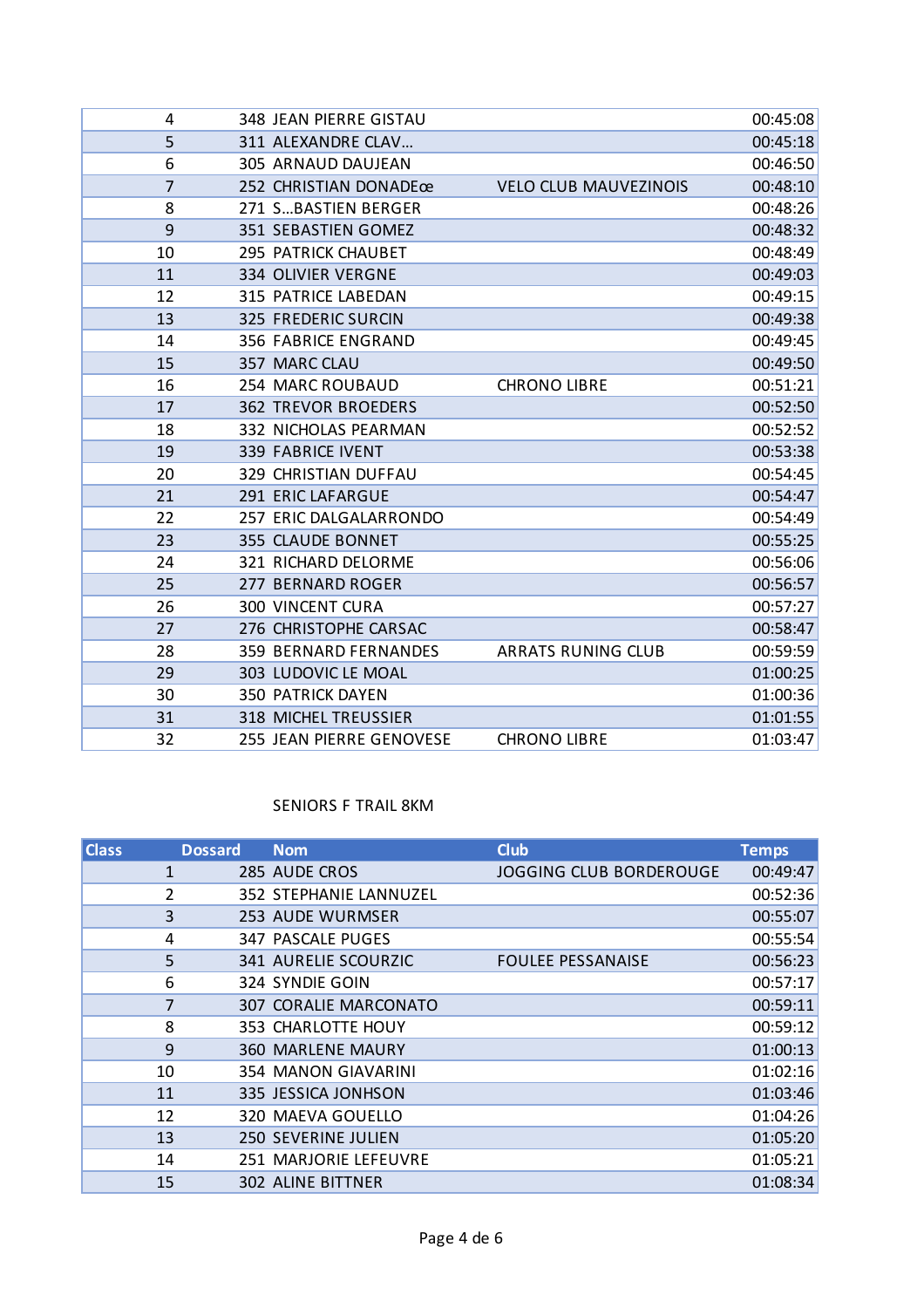| 16 | 264 MALORIE DA DALT                        | 01:09:16 |
|----|--------------------------------------------|----------|
| 17 | 263 JUSTINE DUMOUCH                        | 01:09:17 |
| 18 | 273 MLISSA CHABANON<br><b>ARRATS TARIL</b> | 01:09:20 |
| 19 | 282 ALEXIA LAHILLE                         | 01:09:31 |
| 20 | 283 FLORIANE NEROCAN                       | 01:09:35 |
| 21 | <b>281 PAULINE TENAT</b>                   | 01:09:42 |
| 22 | 301 AURORE CETTOLO-FINESTRE                | 01:14:02 |
| 23 | 370 SONIA CADOURS                          | 01:14:05 |
|    |                                            |          |

#### VETERANS F TRAIL 8KM

| <b>Class</b> | <b>Dossard</b> | <b>Nom</b>                   | <b>Club</b>               | <b>Temps</b> |
|--------------|----------------|------------------------------|---------------------------|--------------|
|              | $\mathbf{1}$   | <b>343 SOPHIE PETRUS</b>     |                           | 00:49:46     |
|              | $\overline{2}$ | 312 NADIA KACHAM THEBAUD     |                           | 00:51:57     |
|              | 3              | 338 MARJORIE ORTEGA          | <b>COUDOUS DE LA SAVE</b> | 00:53:33     |
|              | 4              | 306 CATHIA GUEDJ             |                           | 00:53:36     |
|              | 5              | 288 CHRISTELLE FOLLANA       |                           | 00:53:54     |
|              | 6              | 333 JULIE PEARMAN            |                           | 00:54:29     |
|              | 7              | <b>361 BRIGITTE SOLOMENO</b> |                           | 00:54:31     |
|              | 8              | 258 FLORENCE BEDOUCH         |                           | 00:55:20     |
|              | 9              | <b>349 NADEGE DEMOUIX</b>    |                           | 00:56:39     |
| 10           |                | 278 MARYSE MOURNEAU          |                           | 00:56:56     |
| 11           |                | 269 SANDRA SERRANO           |                           | 00:57:09     |
| 12           |                | 327 MARTHA MANZONI           |                           | 00:57:11     |
| 13           |                | 330 MICHELE SOUM             |                           | 00:57:45     |
| 14           |                | 364 DANY AMOUROUX            |                           | 00:57:46     |
| 15           |                | 331 MARL»NE BOUBE            |                           | 00:57:48     |
| 16           |                | 272 CAROLINE BONNE           |                           | 00:58:06     |
| 17           |                | 266 DELPHINE MOLLA           |                           | 00:58:51     |
| 18           |                | 293 PASCALE LAURENS          |                           | 00:59:09     |
| 19           |                | 267 ISABELLE GRANT           |                           | 01:00:01     |
| 20           |                | 270 FRANCINE SCHREMER        | LES AVENTURIERS DU BITUME | 01:00:02     |
| 21           |                | <b>319 INGRID THAU</b>       |                           | 01:00:04     |
| 22           |                | 314 BRANG»RE TIAFFAY         |                           | 01:00:33     |
| 23           |                | 310 FRAN«OISE CASTAN         |                           | 01:00:40     |
| 24           |                | 287 LAURENCE CASTAIGNEDE     |                           | 01:01:01     |
| 25           |                | 328 JOSY BIGOT               | LES CLOCHE PIEDS          | 01:01:06     |
| 26           |                | 297 CHRISTELLE MONNET        |                           | 01:01:59     |
| 27           |                | 294 SABINE CHAUBET           |                           | 01:02:56     |
| 28           |                | 296 NATHALIE BOLZONI         |                           | 01:02:57     |
| 29           |                | 336 SANDRINE MARROT          |                           | 01:03:44     |
| 30           |                | 309 MARYLINE GOURDIN         |                           | 01:04:06     |
| 31           |                | 313 SANDRINE COSTES          |                           | 01:06:07     |
| 32           |                | 262 FABIENNE PIASER          |                           | 01:06:13     |
| 33           |                | <b>292 CELINE FAUBEC</b>     |                           | 01:06:43     |
| 34           |                | 265 MARIE LAURE BOUQUET      |                           | 01:08:34     |
| 35           |                | 286 DELPHINE SARTORI         |                           | 01:08:36     |
| 36           |                | 268 EMILIE LUNARDI           | <b>ARRATS TRAIL CLUB</b>  | 01:09:12     |